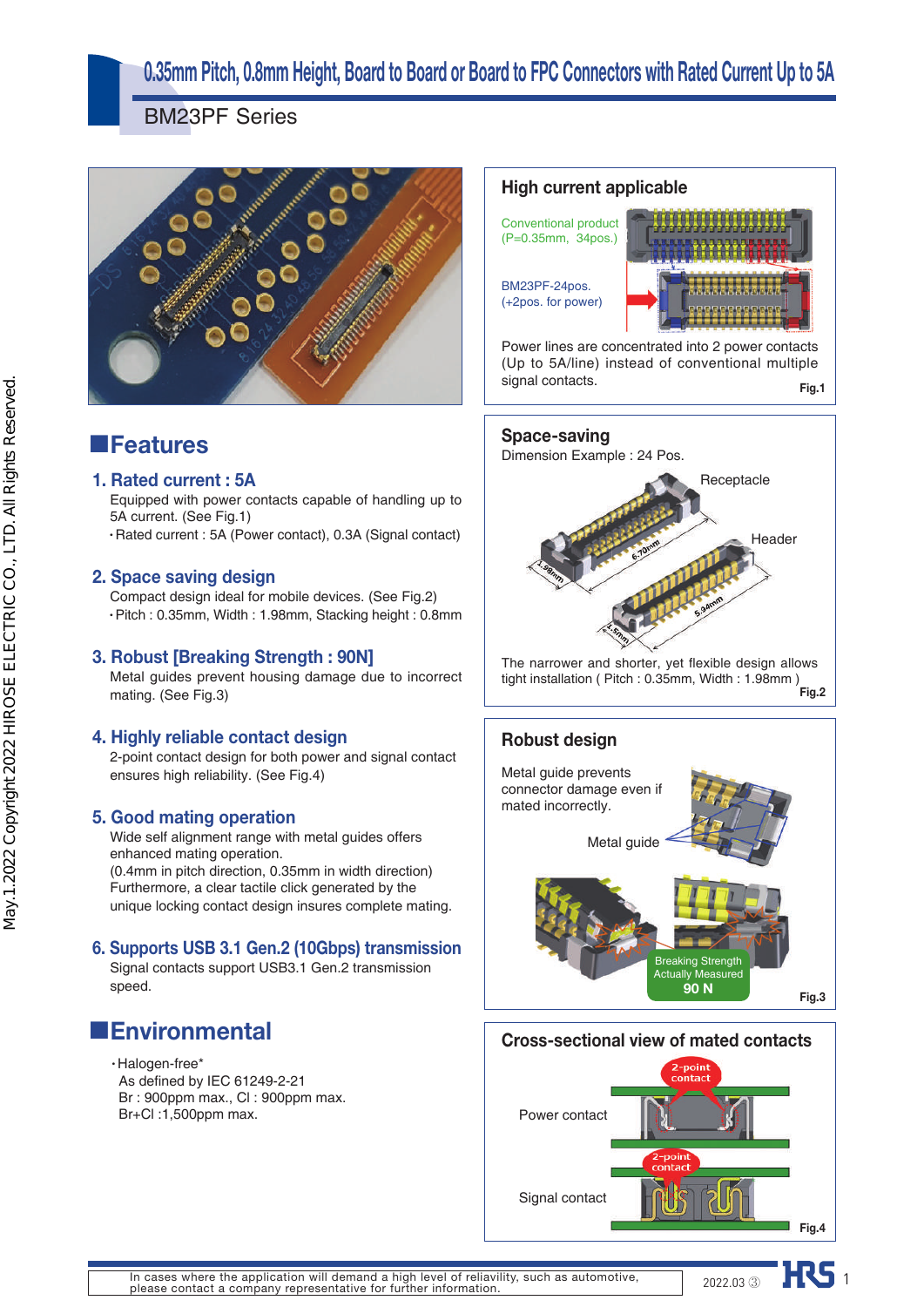## ■**Product Specifications**

|                                 | Rated<br>current         | Signal contact: 0.3A (Note1)<br>Power contact: 5A                                                   | Operating<br>temperature range          | -55 $\mathrm{^{\circ}C}$ to 85 $\mathrm{^{\circ}C}$<br>(Note2)                                                               | Storage<br>temperature range                                                           | $-10^{\circ}$ C to 60 $^{\circ}$ C<br>(Note3) |  |  |
|---------------------------------|--------------------------|-----------------------------------------------------------------------------------------------------|-----------------------------------------|------------------------------------------------------------------------------------------------------------------------------|----------------------------------------------------------------------------------------|-----------------------------------------------|--|--|
| Ratings                         | Rated<br>voltage         | 30V AC/DC                                                                                           | Operating<br>humidity range             | 20% to 80%                                                                                                                   | Storage<br>humidity range                                                              | 40% to 70%<br>(Note3)                         |  |  |
|                                 | Items                    | Specifications                                                                                      |                                         |                                                                                                                              | Conditions                                                                             |                                               |  |  |
| 1. Contact resistance           |                          | Signal contact: 90mΩ max.<br>Power contact: $30 \text{m}\Omega$ max.                                |                                         |                                                                                                                              | Measured at 20mV AC, 1kHz, and 1mA                                                     |                                               |  |  |
|                                 | 2. Insulation resistance | $50M\Omega$ min.                                                                                    |                                         | Measured at 100V DC                                                                                                          |                                                                                        |                                               |  |  |
|                                 | 3. Withstanding voltage  | No flashover or insulation breakdown                                                                |                                         | 100V AC for 1 minute                                                                                                         |                                                                                        |                                               |  |  |
| 4. Durability                   |                          | Contact resistance : Signal contact : $90m\Omega$ max.                                              | Power contact: $30 \text{m}\Omega$ max. |                                                                                                                              | 10 mating cycles                                                                       |                                               |  |  |
| 5. Vibration                    |                          | No electrical discontinuity for more than 1µs.                                                      |                                         | 10 cycles                                                                                                                    | Frequency: 10 to 55Hz, single amplitude: 0.75mm<br>in 3 axis directions for 5 minutes. |                                               |  |  |
| 6. Shock resistance             |                          | No electrical discontinuity of 1us or more.                                                         |                                         |                                                                                                                              | Acceleration : $490m/s^2$ , duration of pulse: 11ms<br>at 3 times for 3 directions.    |                                               |  |  |
| 7. Humidity                     |                          | Contact resistance : Signal contact : 90mΩ max.<br>Insulation resistance : $25M\Omega$ min.         | Power contact: $30 \text{m}\Omega$ max. | 96 hours at temperature of 40±2°C and a humidity<br>range from 90 to 95%                                                     |                                                                                        |                                               |  |  |
| 8. Temperature cycle            |                          | Contact resistance : Signal contact : $90 \text{m}\Omega$ max.<br>Insulation resistance : 50ΜΩ min. | Power contact: 30mΩ max.                | -55°C for 30 minutes $\rightarrow$ 85°C for 30 minutes,<br>5 cycles                                                          |                                                                                        |                                               |  |  |
| 9. Soldering heat<br>resistance |                          | No dissolution or melting of the resin that will affect<br>the performance.                         |                                         | Reflow: with recommended temperature profile;<br>Hand soldering at soldering iron temperature of<br>350°C for 3 seconds max. |                                                                                        |                                               |  |  |

Note 1 : The total current capacity for the connector with 40 or more signal contacts is 12A for all contacts.(Signal contact only)

Note 2 : Includes temperature rise caused by current flow.

Note 3 : Storage refers to long-term-storage of unused items before they are mounted on the PCB.

Operating temperature/humidity range applies to the state of temporary storage such as non-powered after mounting on the PCB, and during transportation, etc.

## ■**Materials / Finish**

| Product              | Part                  | <b>Material</b> | Finish       | UL Regulation |
|----------------------|-----------------------|-----------------|--------------|---------------|
|                      | Insulator             | <b>LCP</b>      | <b>Black</b> | UL94V-0       |
| Receptacle<br>Header | <b>Signal Contact</b> | Copper alloy    | Gold plating | _____         |
|                      | <b>Power Contact</b>  | Copper alloy    | Gold plating |               |

## ■**Product Number Structure**

Refer to the chart below when determining the product specifications from the product number. Please select from the product numbers listed in this catalog when placing orders.

### ●**Receptacle / Header**

| <b>BM 23 PF 0.8</b>                     | ∗<br>$***$<br>$0.35$ V<br>DS<br>$\blacksquare$                                                                                                                 |  |  |  |
|-----------------------------------------|----------------------------------------------------------------------------------------------------------------------------------------------------------------|--|--|--|
| (3)                                     | $\bf{8}$<br>(6)<br>(5<br>(9                                                                                                                                    |  |  |  |
| Series Name: BM                         | <b>Connector Type</b><br>6<br>DS: Receptacle<br>DP: Header                                                                                                     |  |  |  |
| 2 Series No.: 23                        | Contact Pitch: 0.35mm                                                                                                                                          |  |  |  |
| Shape Symbols<br>PF: Power contact type | Terminal type<br>8<br>V: Straight SMT                                                                                                                          |  |  |  |
| Stacking Height: 0.8mm<br>$\Phi$        | Gold plated specification and packaging status<br>0                                                                                                            |  |  |  |
| <b>6</b> Number of Contacts             | (51): Gold plate thickness 0.05µm<br>Embossed tape packaging (10,000pcs/reel)<br>(895): Gold plate thickness 0.05µm<br>Embossed tape packaging (1,000pcs/reel) |  |  |  |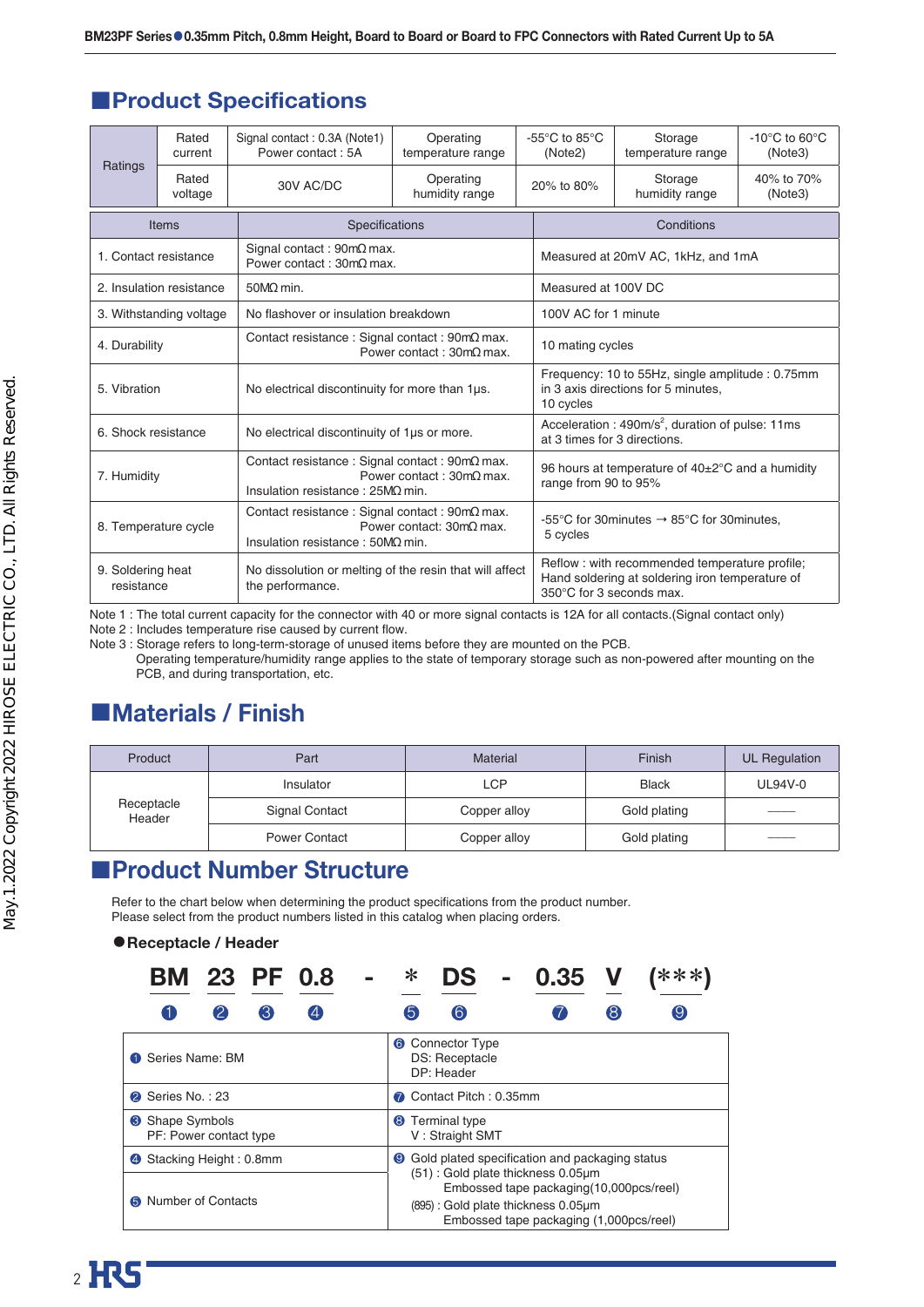## ■**Receptacle**





### **Recommended PCB layout**



### **Recommended metal mask dimensions (mask thickness : 100µm)**



Unit : mm

| No. of contacts | $\overline{A}$ | B    | $\mathsf{C}$ | D     |
|-----------------|----------------|------|--------------|-------|
| 10              | 4.25           | 1.40 | 2.81         | 2.84  |
| 14              | 4.95           | 2.10 | 3.51         | 3.54  |
| 20              | 6.00           | 3.15 | 4.56         | 4.59  |
| 24              | 6.70           | 3.85 | 5.26         | 5.29  |
| 30              | 7.75           | 4.90 | 6.31         | 6.34  |
| 40              | 9.50           | 6.65 | 8.06         | 8.09  |
| 42              | 9.85           | 7.00 | 8.41         | 8.44  |
| 46              | 10.55          | 7.70 | 9.11         | 9.14  |
| 54              | 11.95          | 9.10 | 10.51        | 10.54 |
|                 |                |      |              |       |

Note 1 : Please place orders in full reel quantities.

Note 2 : This connector has no polarity.

Note 3 : The specification number(895) in the Part No. changes to(95) in the HRS No.

H<sub>3</sub>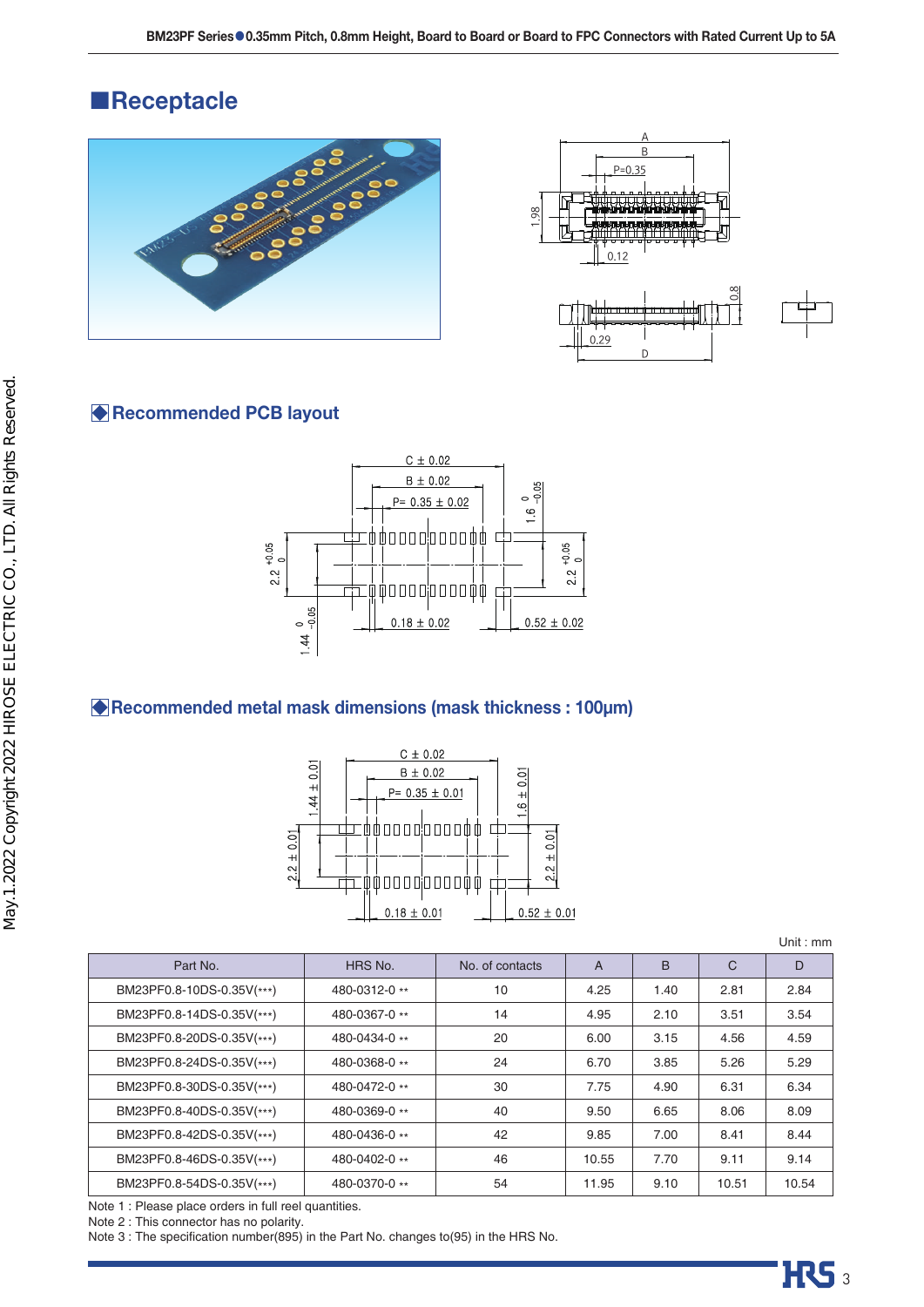## ■**Header**





$$
\mathbb{F}^{\perp}
$$

### **Recommended PCB layout**



### **Recommended metal mask dimensions (mask thickness : 100µm)**



| Unit : $mm$ |  |  |
|-------------|--|--|
|             |  |  |

| Part No.                  | HRS No.         | No. of contacts | $\overline{A}$ | B    | C     | D    | E     | F     |
|---------------------------|-----------------|-----------------|----------------|------|-------|------|-------|-------|
| BM23PF0.8-10DP-0.35V(***) | 480-0306-0 **   | 10              | 3.49           | 1.40 | 2.70  | 2.11 | 3.41  | 4.25  |
| BM23PF0.8-14DP-0.35V(***) | 480-0366-0 **   | 14              | 4.19           | 2.10 | 3.40  | 2.81 | 4.11  | 4.95  |
| BM23PF0.8-20DP-0.35V(***) | 480-0433-0 **   | 20              | 5.24           | 3.15 | 4.45  | 3.86 | 5.16  | 6.00  |
| BM23PF0.8-24DP-0.35V(***) | 480-0291-0 **   | 24              | 5.94           | 3.85 | 5.15  | 4.56 | 5.86  | 6.70  |
| BM23PF0.8-30DP-0.35V(***) | 480-0426-0 **   | 30              | 6.99           | 4.90 | 6.20  | 5.61 | 6.91  | 7.75  |
| BM23PF0.8-40DP-0.35V(***) | 480-0317-0 **   | 40              | 8.74           | 6.65 | 7.95  | 7.36 | 8.66  | 9.50  |
| BM23PF0.8-42DP-0.35V(***) | 480-0435-0 **   | 42              | 9.09           | 7.00 | 8.30  | 7.71 | 9.01  | 9.85  |
| BM23PF0.8-46DP-0.35V(***) | 480-0401-0 $**$ | 46              | 9.79           | 7.70 | 9.00  | 8.41 | 9.71  | 10.55 |
| BM23PF0.8-54DP-0.35V(***) | 480-0303-0 **   | 54              | 11.19          | 9.10 | 10.40 | 9.81 | 11.11 | 11.95 |

Note 1 : Please place orders in full reel quantities.

Note 2 : This connector has no polarity.

Note 3 : The specification number(895) in the Part No. changes to(95) in the HRS No.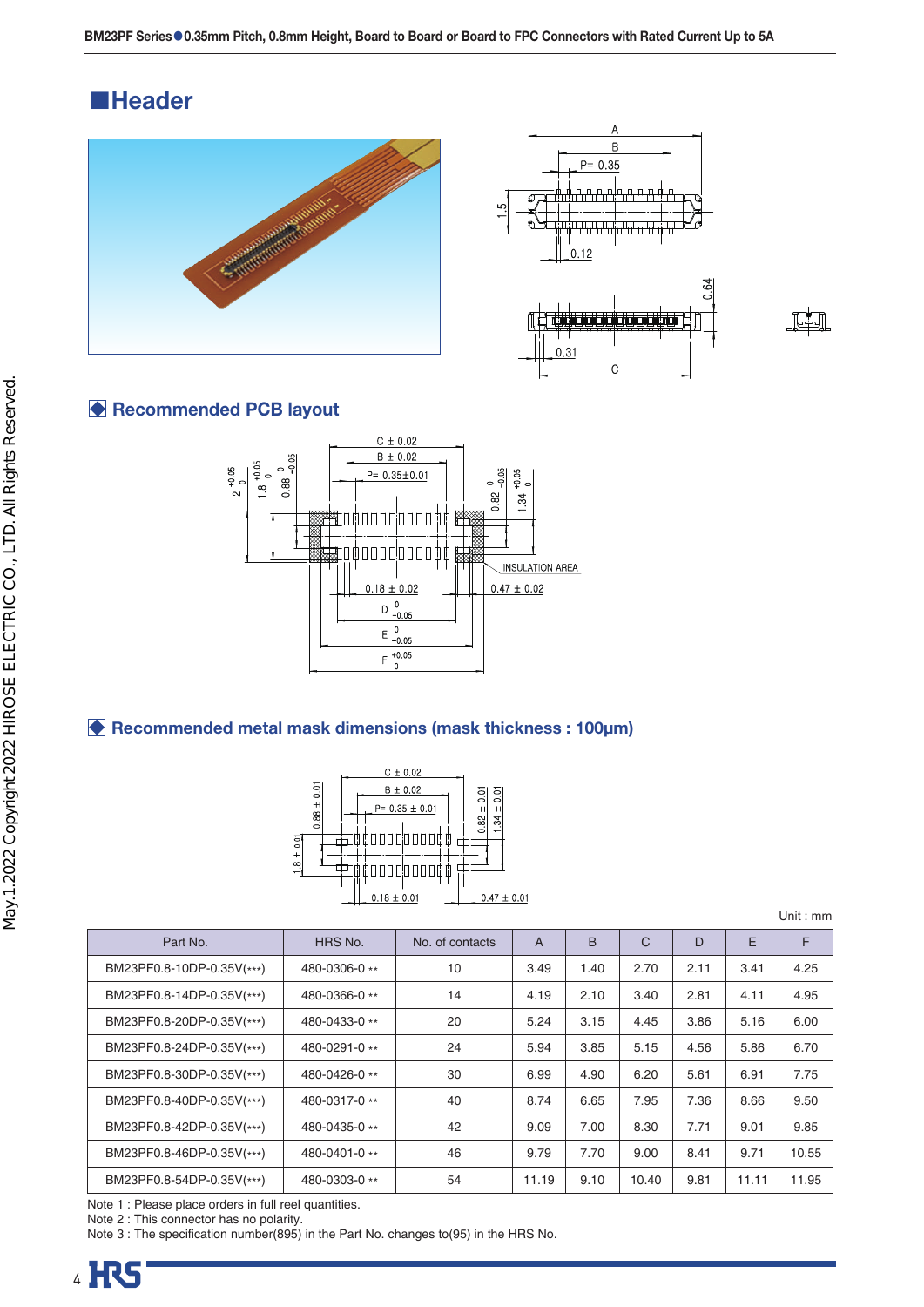## **Embossed Tape Dimensions (IEC 602286-3, with JIC C 0806)**

### ●**Receptacle**



### ●**Reel Dimensions**

▶10,000pcs/reel ▶1,000pcs/reel



Product label 01.5 Feed hole diamete  $-1.089$  $\Phi$  180 ± 2  $G \pm 0.5$ 

 $H \pm 1$ 

|                           |               |                 |                |      |       |      |      | Unit: $mm$ |
|---------------------------|---------------|-----------------|----------------|------|-------|------|------|------------|
| Part No.                  | HRS No.       | No. of contacts | $\overline{A}$ | B    | C     | G    | H    |            |
| BM23PF0.8-10DS-0.35V(***) | 480-0312-0 ** | 10              | 16             | 7.5  | 4.36  | 17.5 | 21.5 | 330        |
| BM23PF0.8-14DS-0.35V(***) | 480-0367-0 ** | 14              | 16             | 7.5  | 5.06  | 17.5 | 21.5 | 330        |
| BM23PF0.8-20DS-0.35V(***) | 480-0434-0 ** | 20              | 16             | 7.5  | 6.11  | 17.5 | 21.5 | 330        |
| BM23PF0.8-24DS-0.35V(***) | 480-0368-0 ** | 24              | 16             | 7.5  | 6.81  | 17.5 | 21.5 | 330        |
| BM23PF0.8-30DS-0.35V(***) | 480-0472-0 ** | 30              | 16             | 7.5  | 7.86  | 17.5 | 21.5 | 330        |
| BM23PF0.8-40DS-0.35V(***) | 480-0369-0 ** | 40              | 24             | 11.5 | 9.61  | 25.5 | 29.5 | 330        |
| BM23PF0.8-42DS-0.35V(***) | 480-0436-0 ** | 42              | 24             | 11.5 | 9.96  | 25.5 | 29.5 | 330        |
| BM23PF0.8-46DS-0.35V(***) | 480-0402-0 ** | 46              | 24             | 11.5 | 10.66 | 25.5 | 29.5 | 330        |
| BM23PF0.8-54DS-0.35V(***) | 480-0370-0 ** | 54              | 24             | 11.5 | 12.06 | 25.5 | 29.5 | 330        |

Note 1 : The specification number(895) in the Part No. changes to(95) in the HRS No.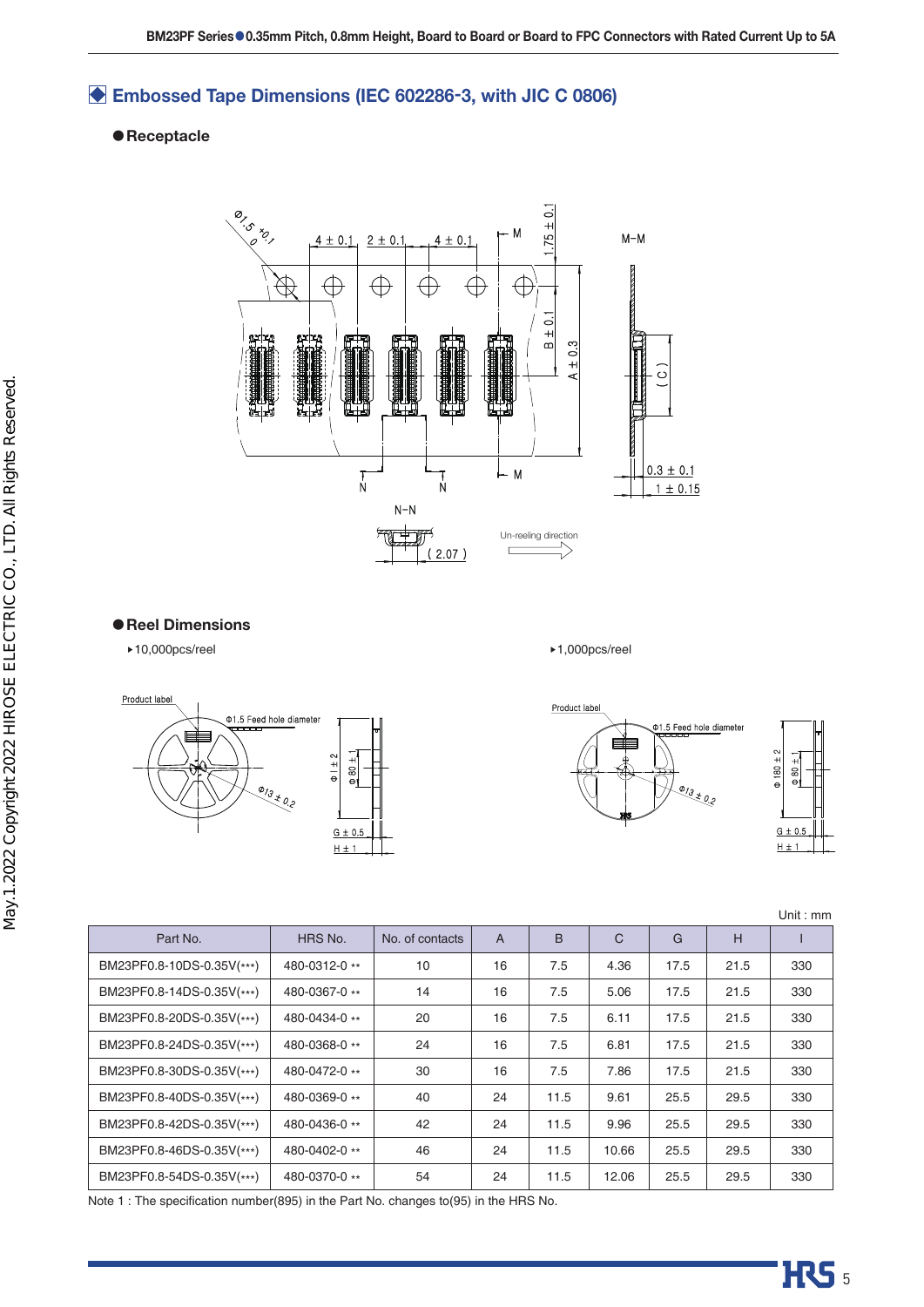### **Embossed Tape Dimensions (IEC 602286-3, with JIC C 0806)**

### ●**Header**



### ●**Reel Dimensions**

▶10,000pcs/reel ▶1,000pcs/reel







|                           |               |                 |                |      |              |      |      | Unit: $mm$ |
|---------------------------|---------------|-----------------|----------------|------|--------------|------|------|------------|
| Part No.                  | HRS No.       | No. of contacts | $\overline{A}$ | B    | $\mathsf{C}$ | G    | H    |            |
| BM23PF0.8-10DP-0.35V(***) | 480-0306-0 ** | 10              | 12             | 5.5  | 3.65         | 13.5 | 17.5 | 330        |
| BM23PF0.8-14DP-0.35V(***) | 480-0366-0 ** | 14              | 16             | 7.5  | 4.35         | 17.5 | 21.5 | 330        |
| BM23PF0.8-20DP-0.35V(***) | 480-0433-0 ** | 20              | 16             | 7.5  | 5.4          | 17.5 | 21.5 | 330        |
| BM23PF0.8-24DP-0.35V(***) | 480-0291-0 ** | 24              | 16             | 7.5  | 6.10         | 17.5 | 21.5 | 330        |
| BM23PF0.8-30DP-0.35V(***) | 480-0426-0**  | 30              | 16             | 7.5  | 7.15         | 17.5 | 21.5 | 330        |
| BM23PF0.8-40DP-0.35V(***) | 480-0317-0 ** | 40              | 24             | 11.5 | 8.90         | 25.5 | 29.5 | 330        |
| BM23PF0.8-42DP-0.35V(***) | 480-0435-0 ** | 42              | 24             | 11.5 | 9.25         | 25.5 | 29.5 | 330        |
| BM23PF0.8-46DP-0.35V(***) | 480-0401-0**  | 46              | 24             | 11.5 | 9.95         | 25.5 | 29.5 | 330        |
| BM23PF0.8-54DP-0.35V(***) | 480-0303-0 ** | 54              | 24             | 11.5 | 11.35        | 25.5 | 29.5 | 330        |

Note 1: The specification number(895) in the Part No. changes to(95) in the HRS No.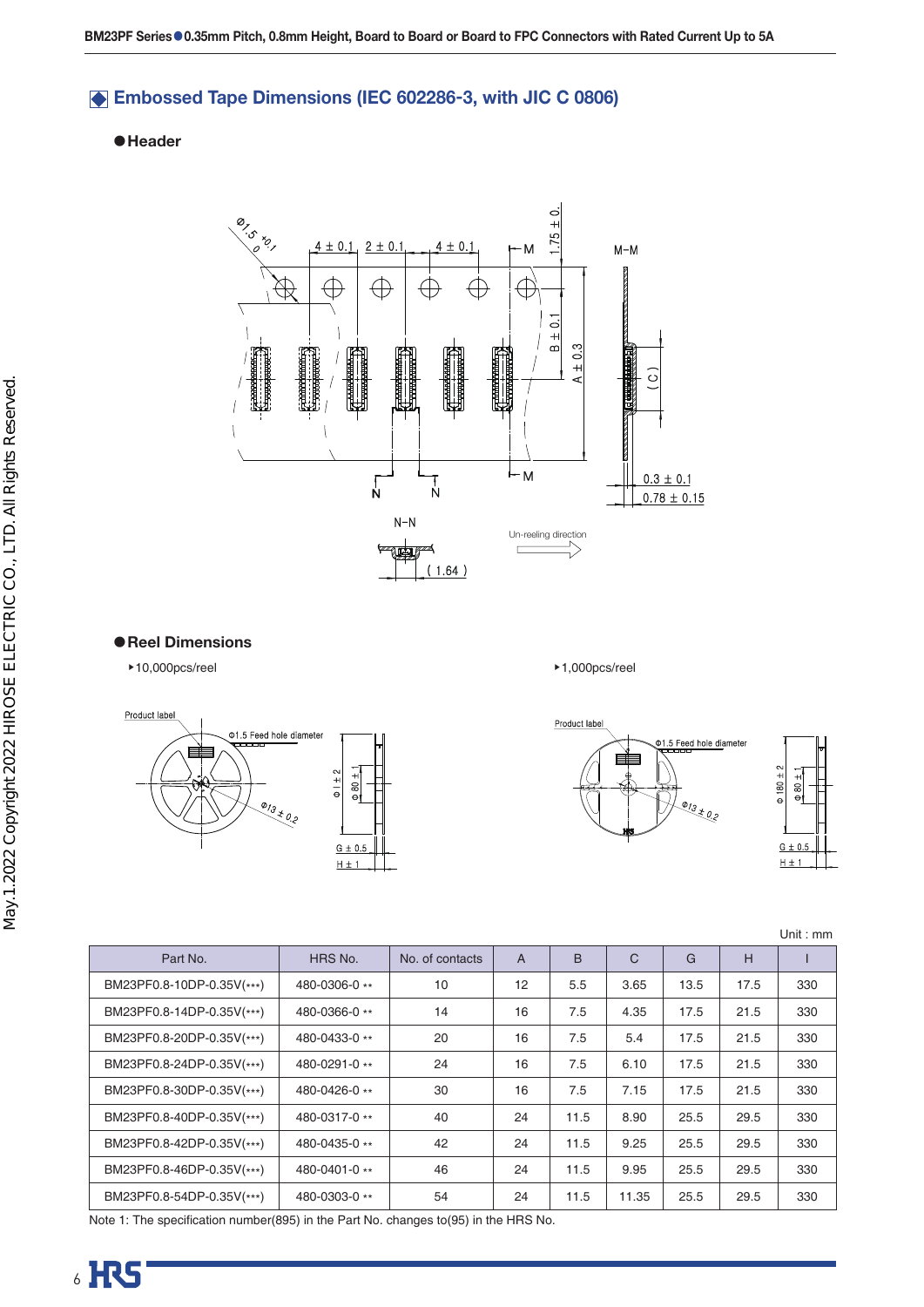# **Precautions Precautions**



**HRS**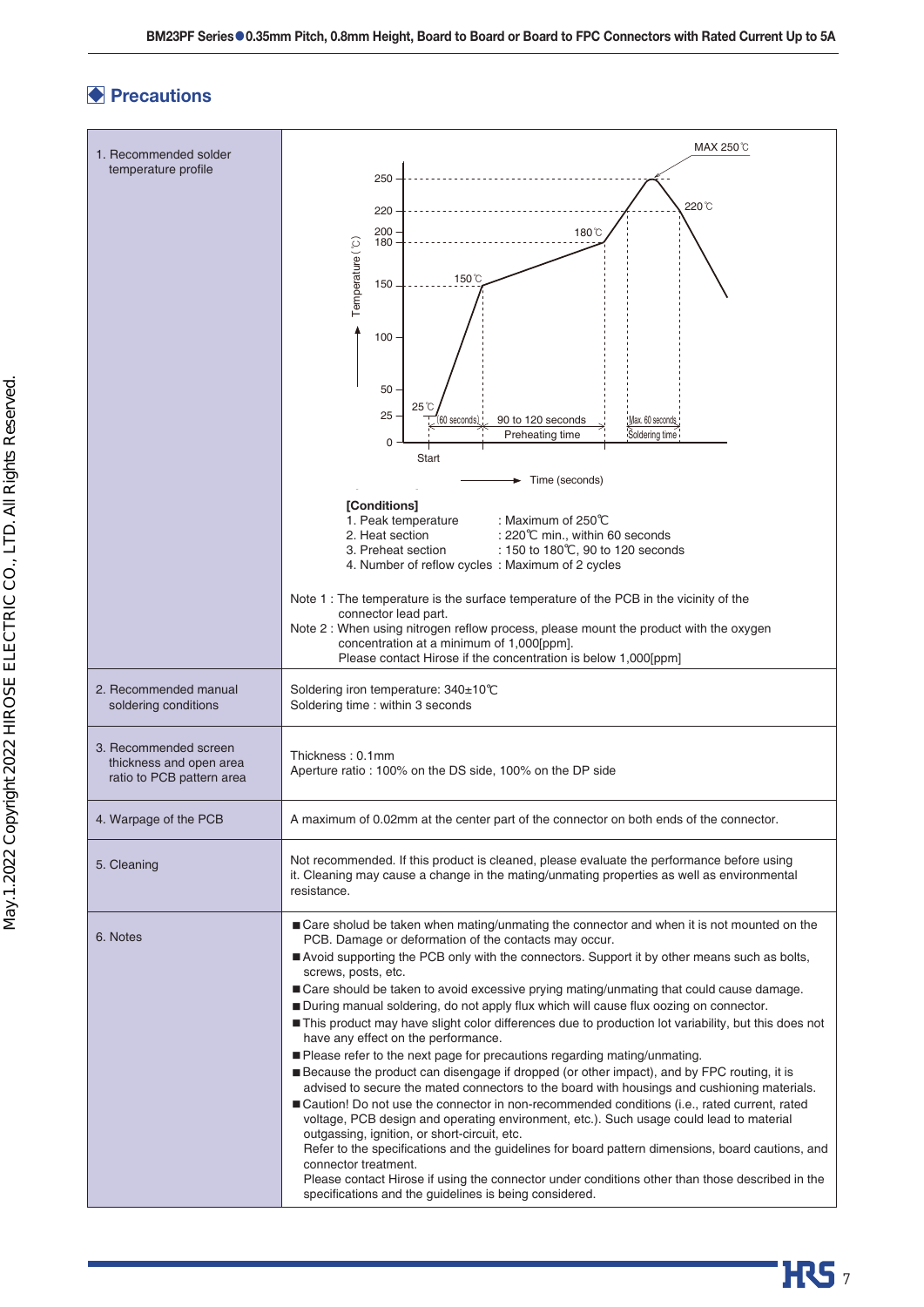### ●**Handle with care when mating a connector**

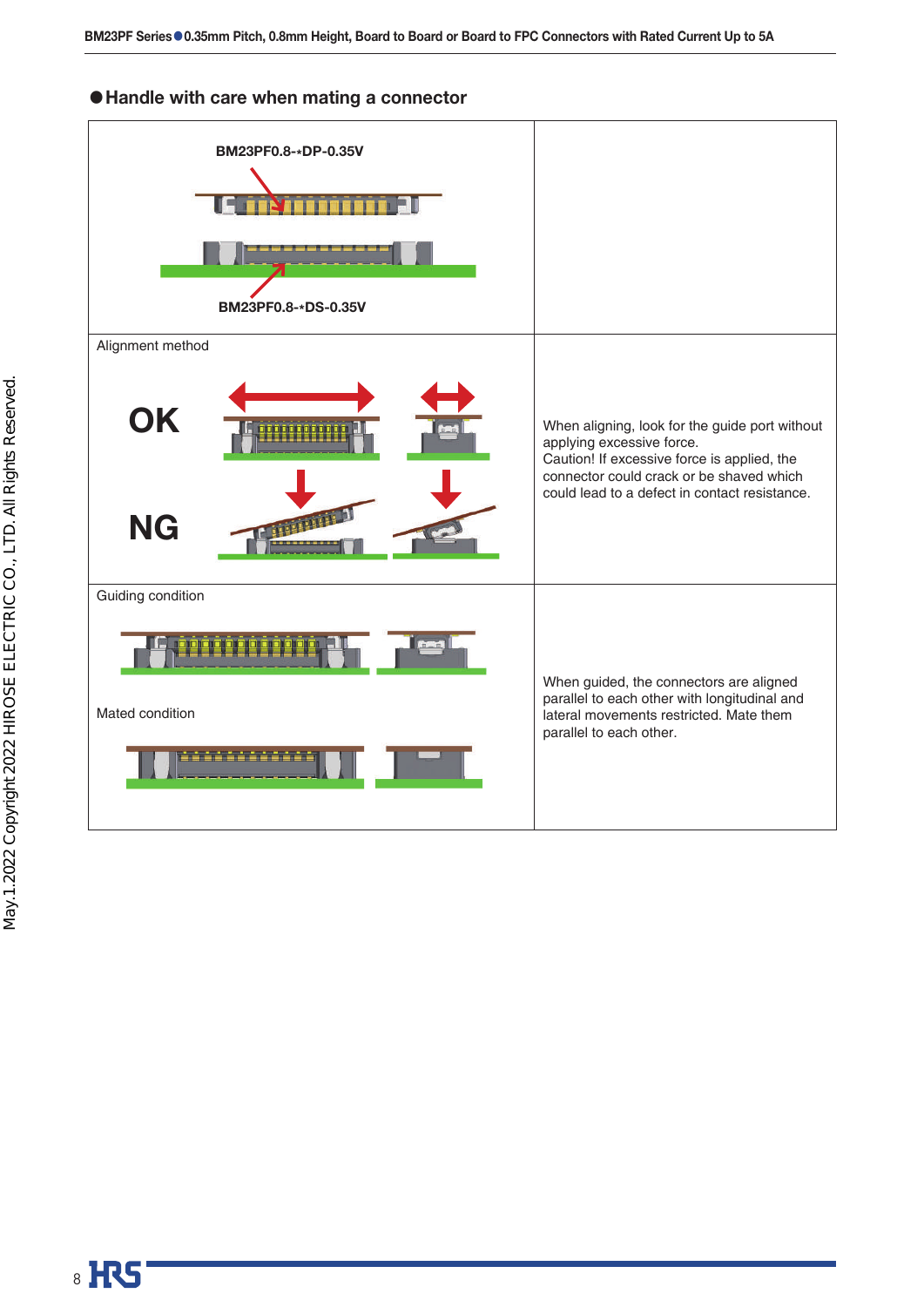### ●**Handle with care when un-mating connectors**

| IK |                  | Un-mate connectors parallel to each other.                                                                                                                                                                                                                                                                                                           |
|----|------------------|------------------------------------------------------------------------------------------------------------------------------------------------------------------------------------------------------------------------------------------------------------------------------------------------------------------------------------------------------|
|    | Pitch direction  | If the connector cannot be un-mated parallel, it can be removed<br>diagonally from the pitch direction, as shown in the left figure.<br>However, the connector can be broken if the FPC is not rigid.<br>Please confirm rigidity of the FPC at the time of trial production.                                                                         |
| NG | Corner direction | Do not pull from the corner. If it is pulled from the corner as<br>shown in the left figure, the contact and connector could be<br>damaged.                                                                                                                                                                                                          |
| NG | dimm             | Please provide a reinforcing plate for the FPC.<br>If the rigidity of the FPC is not sufficient, the connector may<br>break as shown in the left figure. Please check the action of the<br>FPC to be used repeatedly.<br>A reinforcing plate of 0.3mm or thicker made of glass epoxy<br>material, or 0.2mm or thicker stainless steel is recommended |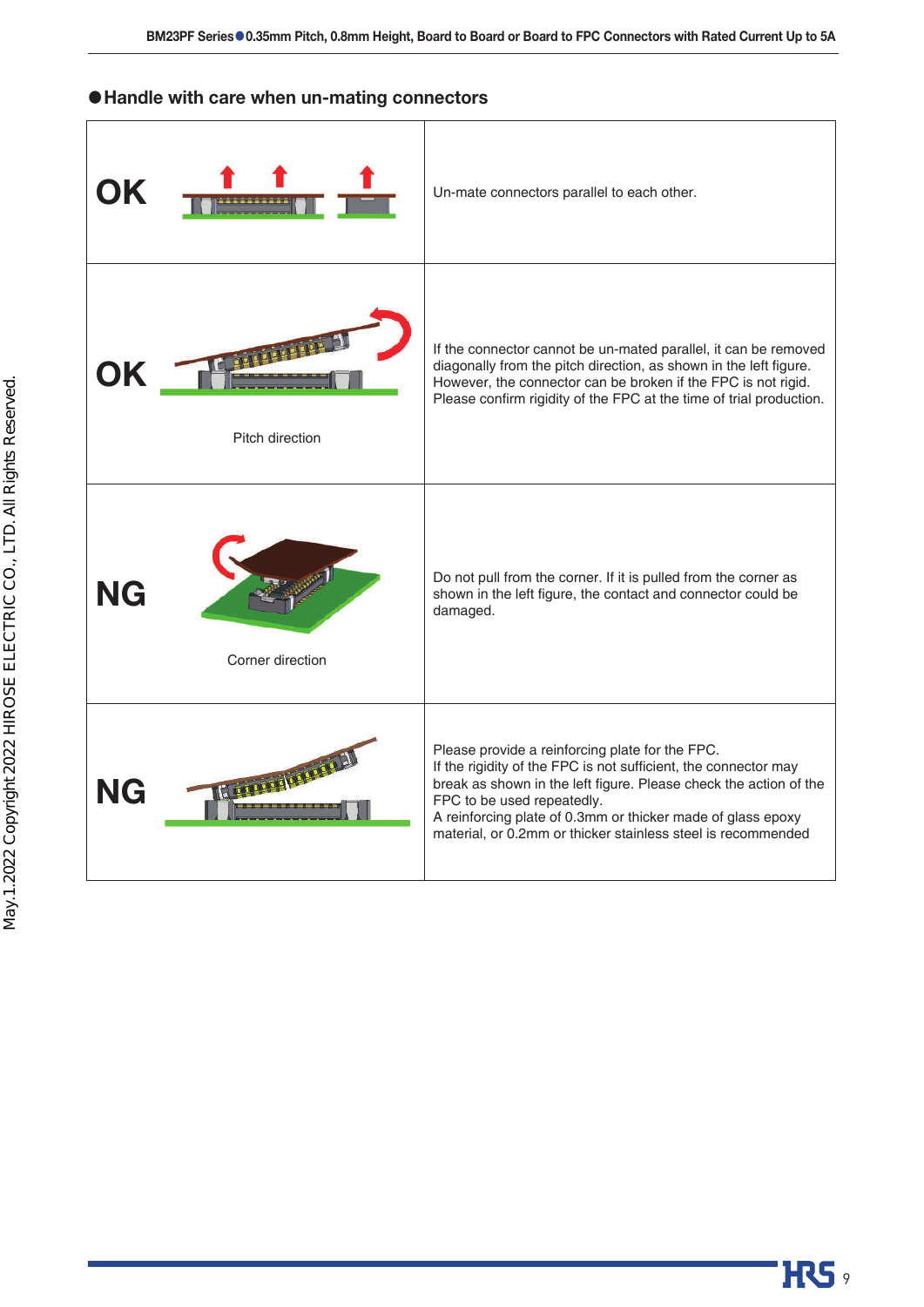**MEMO**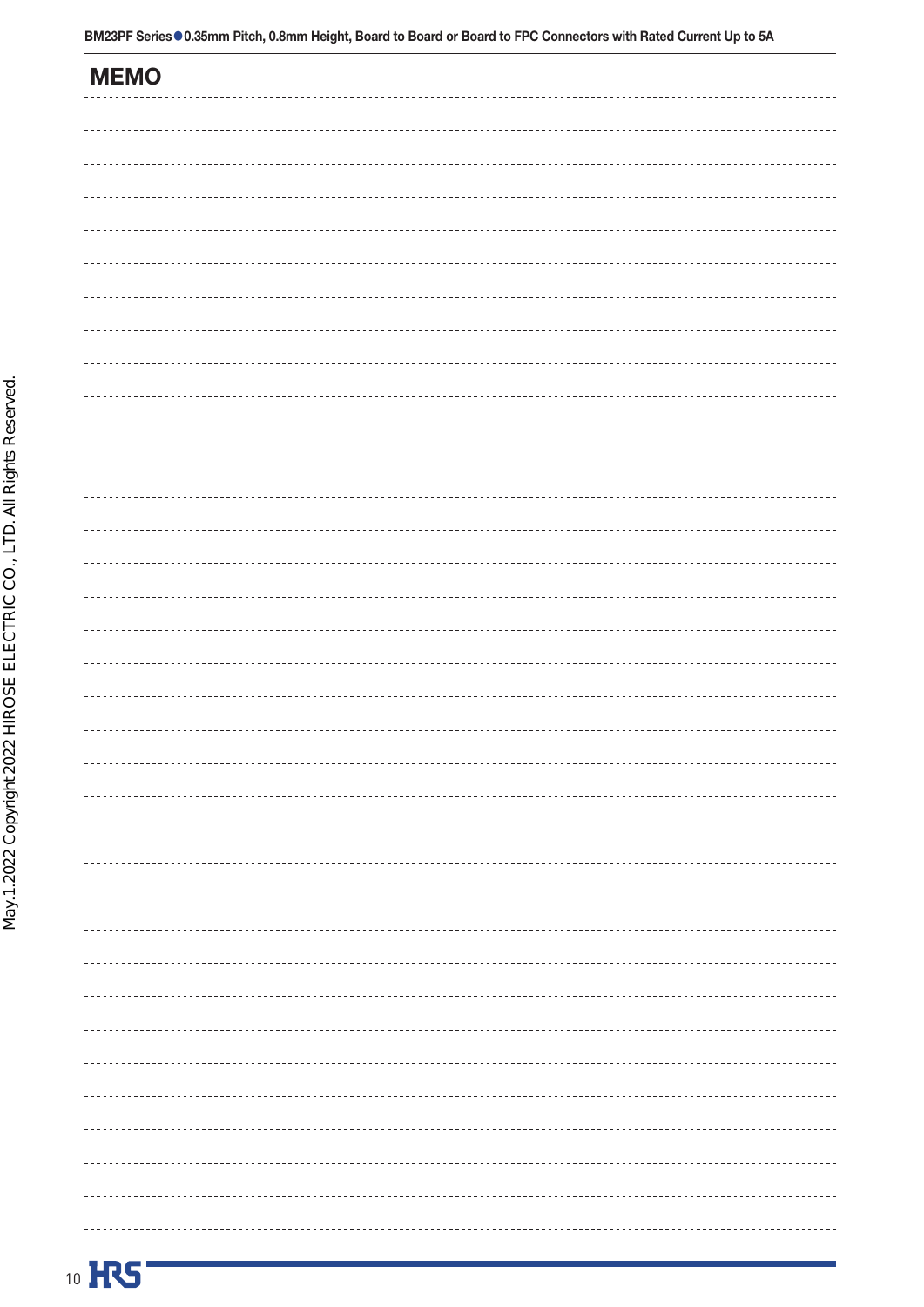| . |
|---|
|   |
|   |
|   |
|   |
|   |
| . |
|   |
|   |

**MEMO**